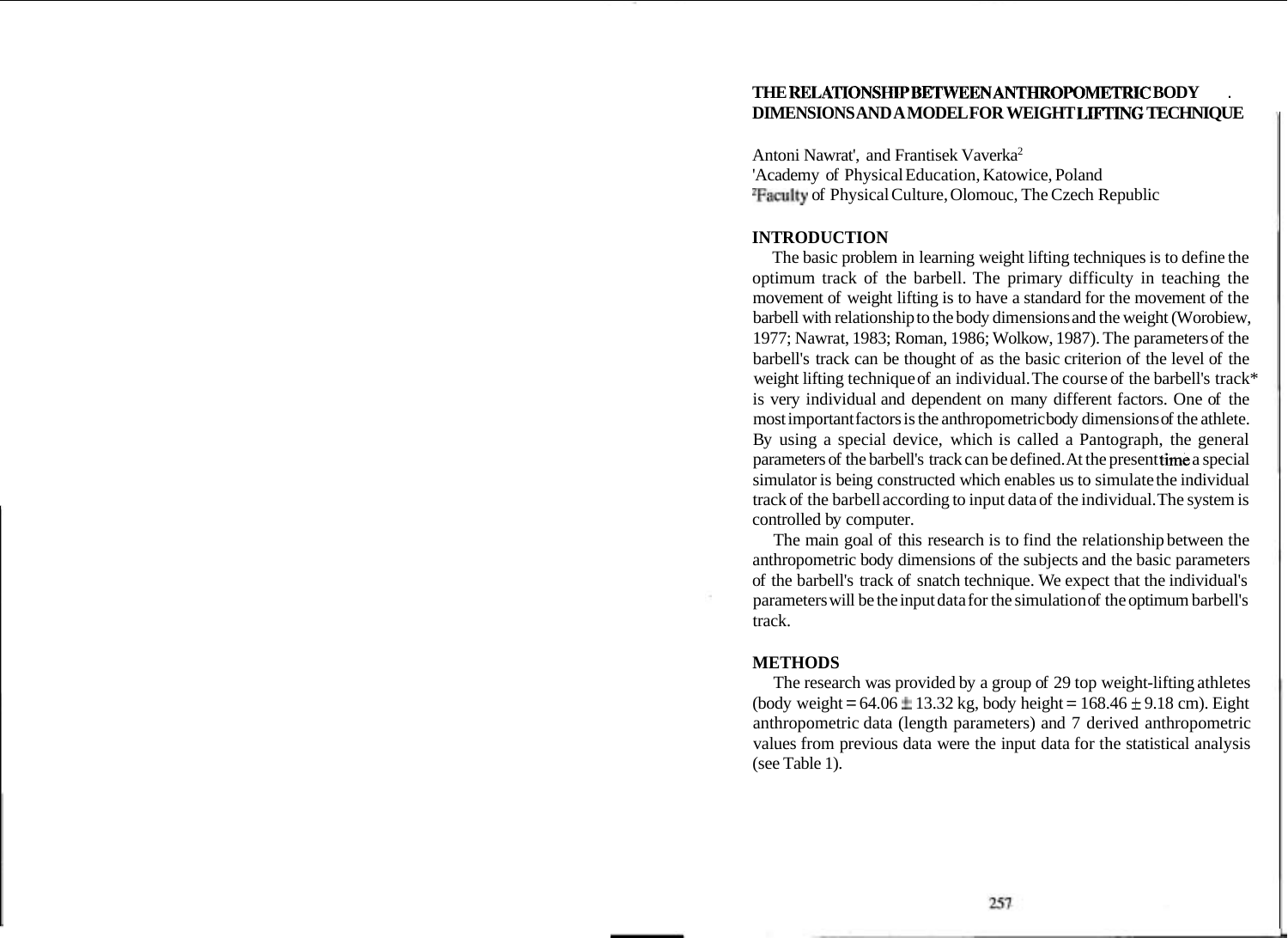| Body height       | BH         | W.                      | TRL/BH   |
|-------------------|------------|-------------------------|----------|
| Trunk length      | TRL        | W,                      | LLL/BH   |
| Upper limb length | ULL        | W,                      | ULL/BH   |
| Forearm length    | FL         | $\mathrm{W}_\mathrm{z}$ | FL / ULL |
| Arm length        | AL         | $\mathbf{W}_{\epsilon}$ | AL / ULL |
| Lower limb length | LLL        | $\mathbf{W}_{_{6}}$     | THL/LLL  |
| Thigh length      | THL        | W.                      | SHL/LLL  |
| Shank length      | <b>SHL</b> |                         |          |
|                   |            |                         |          |

Table 1. Measured and computed body dimension variables

By using a device of our own construction (Pantograph), the track of the barbell for each individual was measured. The general model of the barbell's track was expressed by 7 different measured characteristics (see Figure 1):  $H_{max}$  - maximum height of the lifted bar,  $H_1$  - the height at which the bar is closest to the body in the first phase,  $H_3$  - the height at which the bar is farthest away from the body in the second phase,  $X_1$  - the horizontal distance to the farthest point in the first phase,  $X$ , - the horizontal distance to the farthest point in the second phase,  $X_3$  - the horizontal distance to the highest point of the bar, and  $X_4$ -the horizontal distance to the lowest point of the bar.

- The best competition attempts were selected for the research. The basis for the statistical evaluation of measured data was the method of correlation and multiple regression analysis. By using these statistical methods, the relationship was examined between all anthropometric dimensions and all parameters of the barbell's track (7 variables).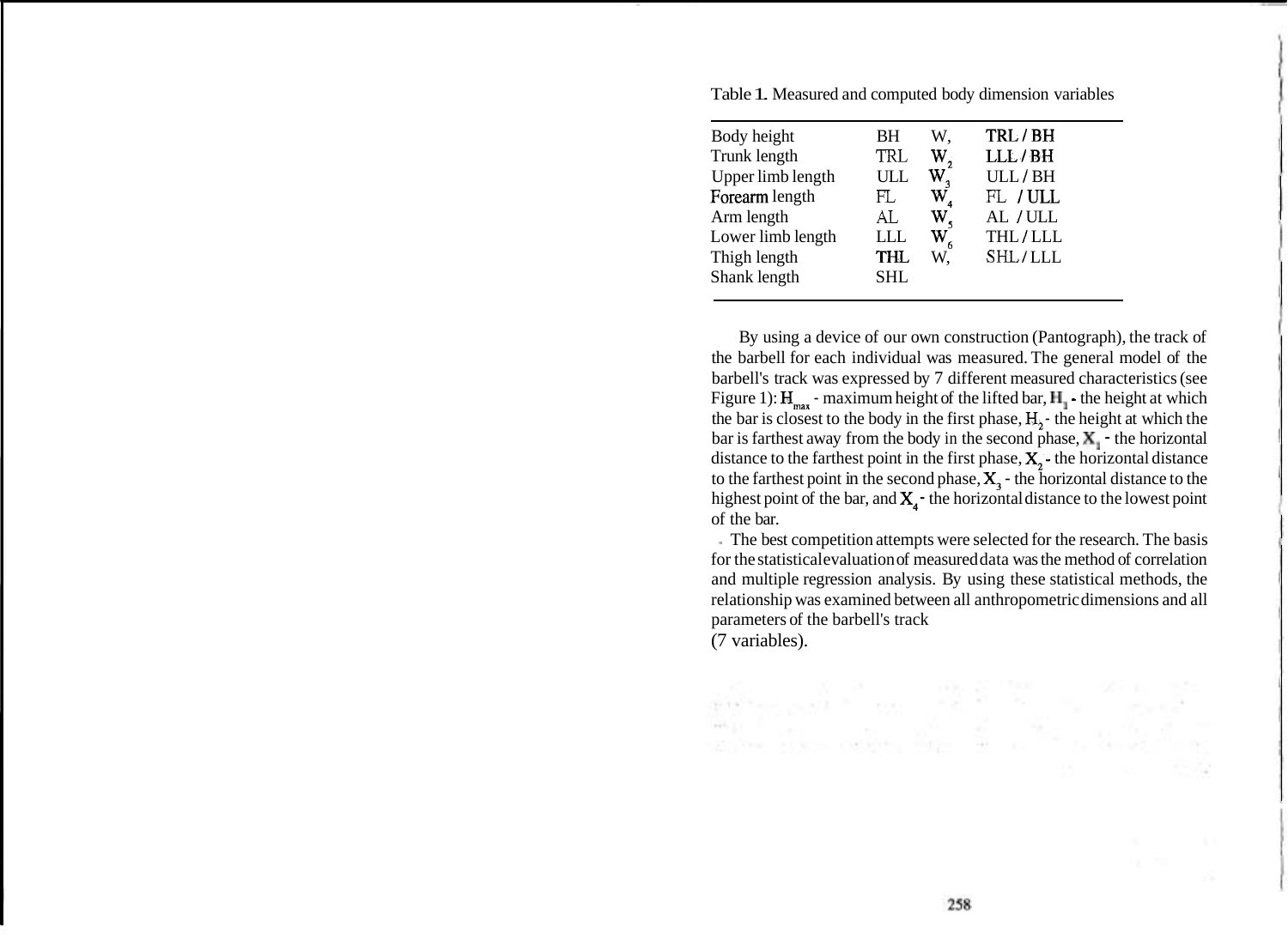

NEWS WARD INTERNATIONAL

Figure 1. Parameters of the barbell's track

# **RESULTS**

In Table 2 only the regression equations expressing the statistically significant relationships between measured anthropometric dimensions and variables of the barbell's track and the multiple correlation coefficients are included.

The range of the magnitude of correlation coefficients has been found to be from  $r = .935$  to  $.456$  ( $p \le .01$ ) which expressed a different level of the relationships between anthropometric dimensions and the parameters of the barbell's track.

Two groups of variables of the barbell's track were selected based on the magnitude of the correlation coefficients. The variables  $H_{mn}$ ,  $H_{1}$ ,  $H_{2}$ , and  $X_1$  have a higher level of relationship ( $r > .70$ ) to the body dimensions in comparison with the variables X,,  $X_2$ , and  $X_4$  (r < .70). This means that the vertical parameters of the barbell's track depend on the bady dimensions more than the variables expressing the horizontal declinations of the barbell's movement. The predictive value of the anthropometric variables is higher for the vertical parameters of the barbell's track in comparison with the horizontal parameters. Only 10 anthropometric variables from the total sum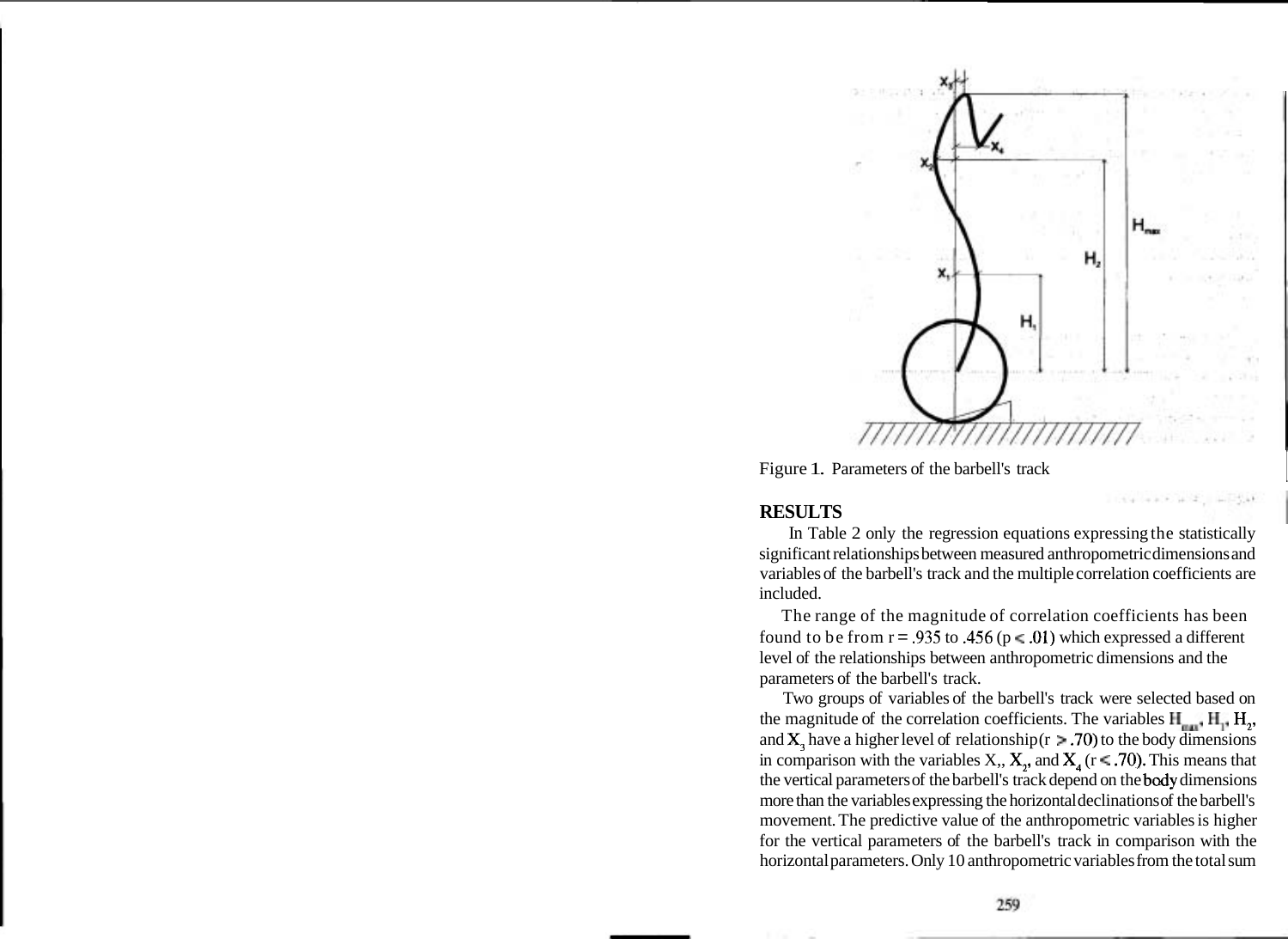of 15 are the important input data for computing a model of the barbell's track for an individual (5 measured - ULL, THL, **AL,** LLL, TRL, and 5 computed  $\cdot$  W, W, W, W, W, ). An individual model of the barbell's track can be computed based on the derived multiple regression equations. Table 3 gives examples of computed parameters of the barbell's track.

**Table 2.** The relationship between anthropometric variables and the parameters of the barbell's track

| Multiple regression equation                                                                            | Coefficient<br>of multiple |
|---------------------------------------------------------------------------------------------------------|----------------------------|
|                                                                                                         | correlation                |
| $H = 1.74E-02$ . ULL - 2.10. W 3 + 0.73                                                                 | .935                       |
| $H_1 = 1.35E-02$ . ULL - 3.91. W 3 + 1.82. W 7 + 0.13                                                   | .808H,                     |
| $= 6.12E-02$ : AL-2.41E-02. THL-5.25. W3-4.43. W5+4.22                                                  | .712                       |
| $X_1 = 0.16$ . LLL - 7.27E-02                                                                           | .456                       |
| $X_2 = 3.42E - 02$ . ULL $-6.39E - 02$ . AL $-1.16$                                                     | .635                       |
| $\mathbf{X}^{\!\top}_3 = 4.02\mathrm{E}\text{-}02$ . ULL - 8.49E-02 . AL + 6.08 . W5 - 0.60 . W1 - 2.22 | .718                       |
| $X_4 = 5.72E - 02$ . TRL - 0.67. WL - 1.54. W 4 + 0.37                                                  | .656                       |

**Table 3.** Parameters of the barbell's track

| Parameters of the | Measured set of athletics | Two individuals |  |
|-------------------|---------------------------|-----------------|--|
| barbell's track   | $n = 29$                  | В<br>A          |  |
|                   | 64.04±13.23<br>BН         | 71.5<br>54.2    |  |
|                   | 168.46± 9.18<br>ВW        | 175.0<br>151.0  |  |
| Hmax              | $108.15 \pm 8.24$         | 92.16 126.97    |  |
| Hl                | $49.78 \pm 7.62$          | 67.97<br>38.24  |  |
| H2                | $87.00 \pm 9.71$          | 79.26 101.75    |  |
| X1                | $6.93 \pm 2.88$           | 3.40<br>7.17    |  |
| X <sub>2</sub>    | $-0.37 \pm 2.67$          | 0.00<br>0.00    |  |
| X3                | $5.26 \pm 3.68$           | 10.97<br>1.31   |  |
| X4                | $13.22 \pm 4.64$          | 5.26            |  |

BH - body height

BW - body weight